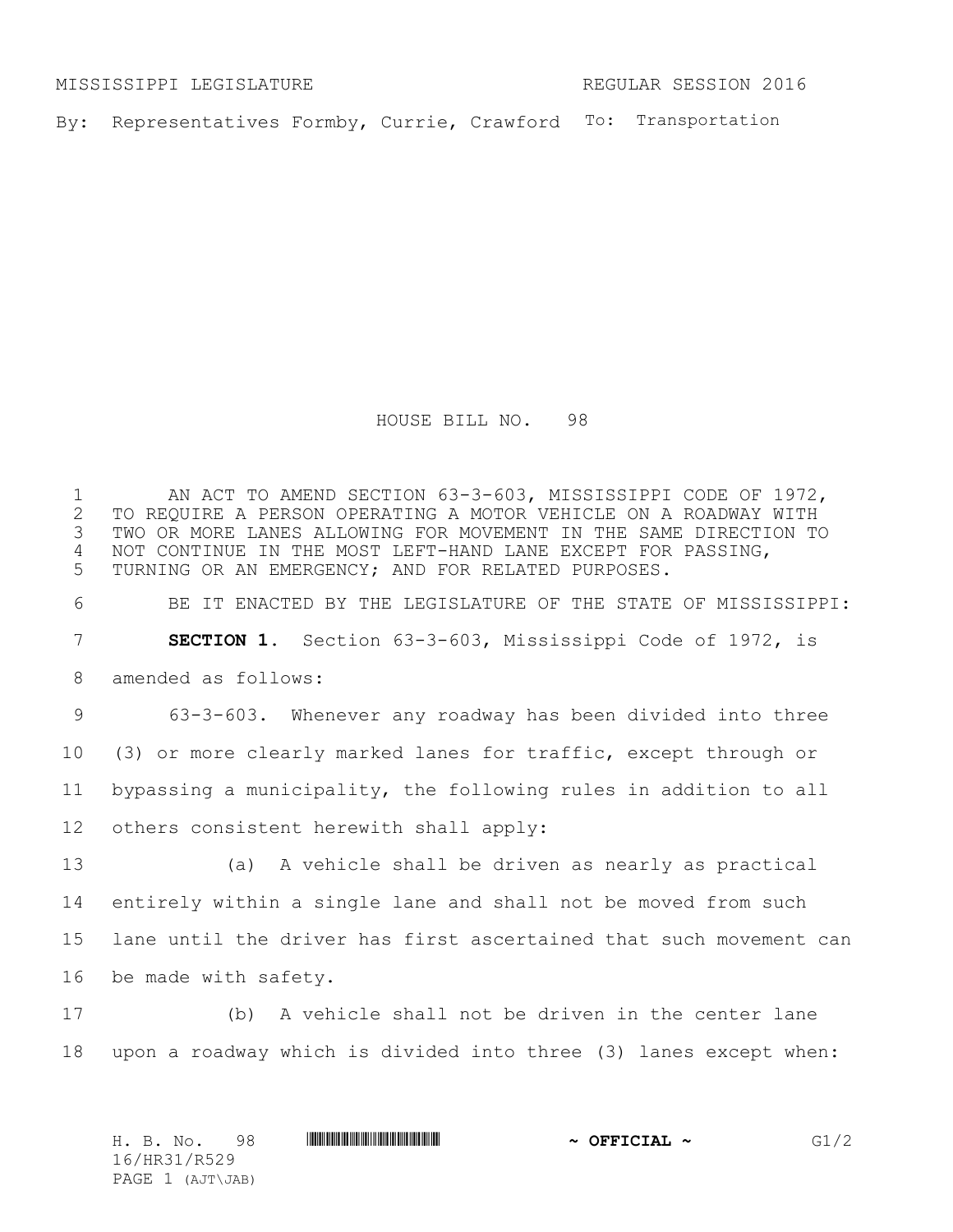(i) Overtaking and passing another vehicle where the roadway is clearly visible and such center lane is clear of traffic within a safe distance;

 (ii) Such vehicle is in preparation for a left turn; or

 (iii) Such center lane is at the time allocated exclusively to traffic moving in the direction such vehicle is proceeding and is signposted to give notice of such allocation.

 (c) Official signs may be erected directing slow-moving traffic to use a designated lane or allocating specified lanes to traffic moving in the same direction, and drivers of vehicles shall obey the directions of every such sign.

 (d) Upon all roadways any vehicle proceeding at less than the normal speed of traffic at the time and place and under the conditions then existing shall be driven in the right-hand lane then available for traffic, or as close as practicable to the right-hand curb or edge of the roadway, except when overtaking and passing another vehicle proceeding in the same direction or when preparing for a left turn at an intersection or into a private road or driveway.

 (e) Persons riding bicycles upon a roadway shall not ride more than two (2) abreast except on paths or parts of roadways set aside for the exclusive use of bicycles. Persons riding two (2) abreast shall not impede the normal and reasonable

H. B. No. 98 \*HR31/R529\* **~ OFFICIAL ~** 16/HR31/R529 PAGE 2 (AJT\JAB)